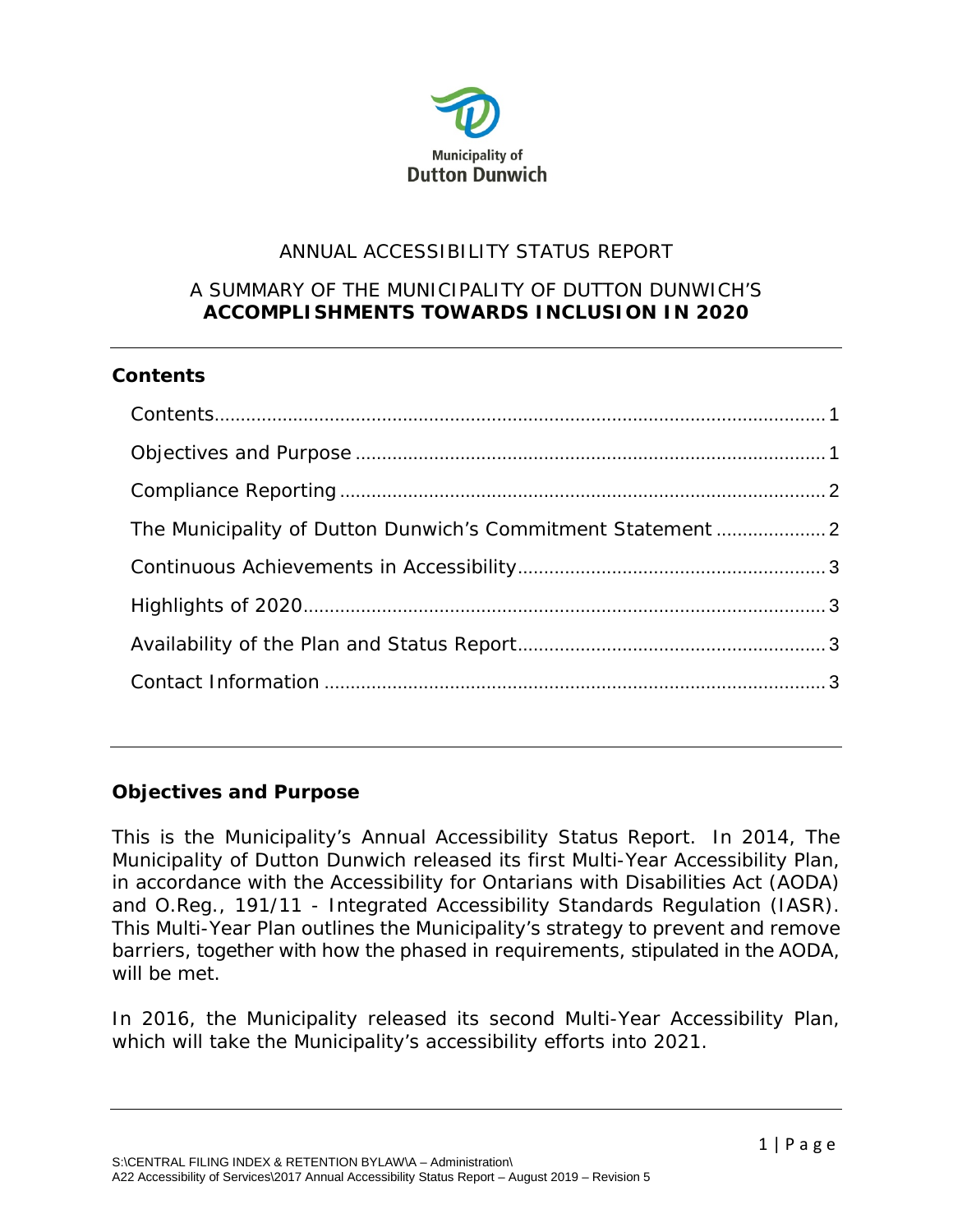This Status Report includes the accessibility initiatives that were completed in 2020 to implement the strategies outlined in the Multi-Year Accessibility Plan.

The purpose of this Status Report is to make the public aware of the measures taken by the Municipality to improve accessibility in the community by preventing and removing barriers and the implementation of the AODA requirements.

## <span id="page-1-0"></span>**Compliance Reporting**

The Municipality of Dutton Dunwich filed its fourth Accessibility Compliance Report on June 5, 2019 with the Ministry for Seniors and Accessibility (Accessibility for Ontarians with Disabilities Division) stating full compliance. The Ministry's audit included accessibility policies and procedures, training requirements, accessible formats, communication supports and feedback processes.

## <span id="page-1-1"></span>**The Municipality of Dutton Dunwich's Commitment Statement**

The Municipality's Accessibility Policy and Policy Statement establishes the vision and goals for the Municipality to meet the legislated accessibility requirements. This Policy is publicly available on the Municipality's website.

The Municipality of Dutton Dunwich is committed to eliminating barriers and improving accessibility for people with disabilities in a manner that respects dignity, independence, inclusion and equal opportunity.

The Municipality of Dutton Dunwich recognizes the diverse needs of all our residents and customers and will respond by striving to provide goods, services and facilities that are accessible to all.

The Municipality of Dutton Dunwich is committed to being responsive to the needs of all its residents and employees. In order to meet the needs of people with disabilities the Municipality will:

- Ensure policies address dignity, independence, inclusion and provide for equal opportunity for people with disabilities.
- Encourage people with disabilities to use their own personal devices, support animals/persons to obtain, use or benefit from the services offered by the Municipality.
- Accommodate the accessibility needs of people with disabilities to ensure they can obtain, use or benefit from the Municipality's goods, services, programs and facilities.
- Communicate with people with disabilities in a manner that takes into account the person's disability.

The Municipality will promote accessibility by ensuring that compliance is met for all regulations made under the Accessibility for Ontarians with Disabilities Act, 2005. Timelines for compliance vary. In order to ensure timelines are met, the Municipality will establish, implement and maintain a multi-year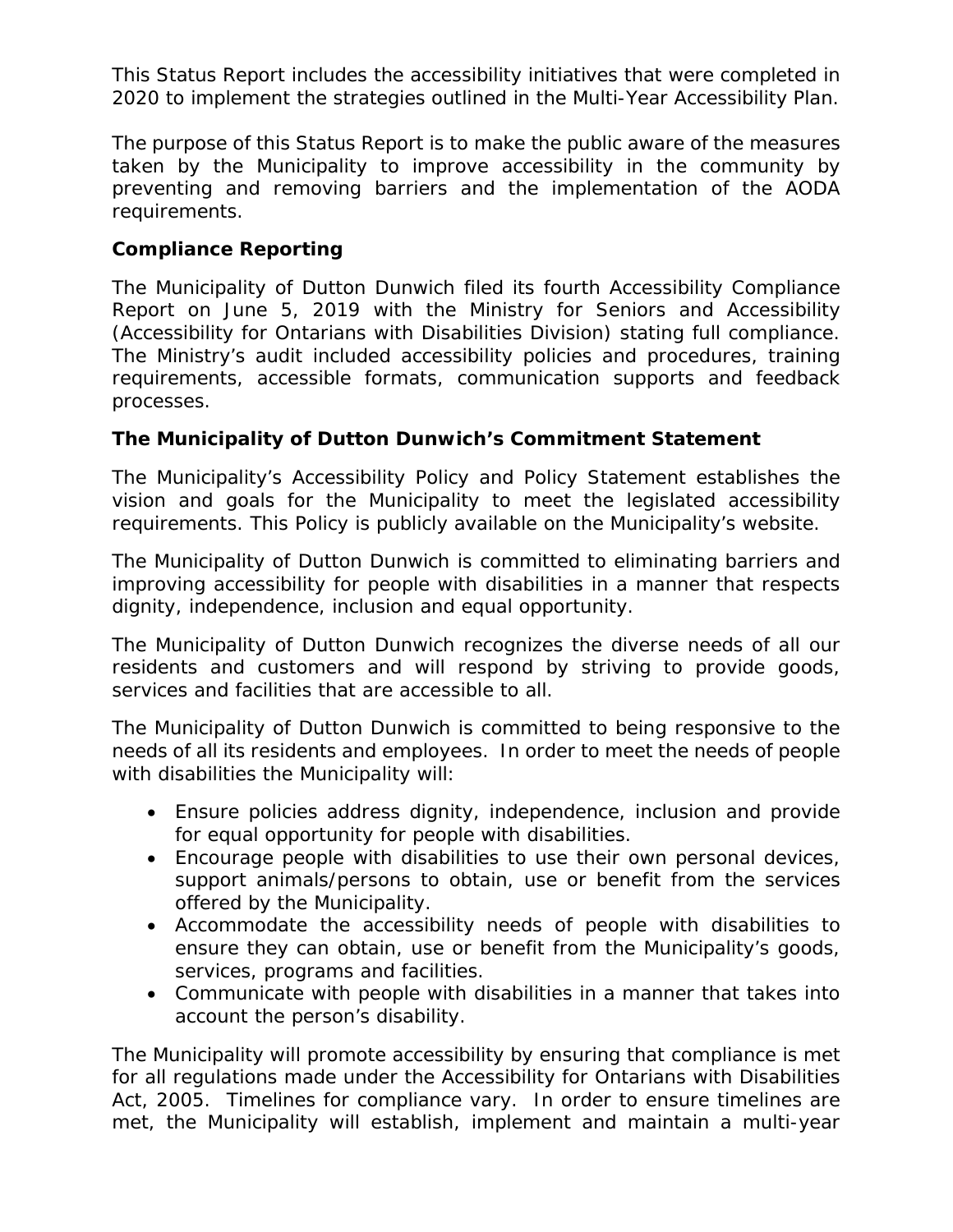accessibility plan. The plan will outline the Municipality's strategy to prevent and remove barriers for people with disabilities.

## <span id="page-2-0"></span>**Continuous Achievements in Accessibility**

The Municipality continues to:

- Focus on removing barriers which may exist in our buildings and facilities, while ensuring that new buildings, leases, and renovations do not create any new barriers.
- Implement its Accessibility Policy and Policy Statement which outlines what the Municipality will do to comply with the ISAR and what customers and employees can expect.
- Review all policies as they relate to accessibility.
- Comply with the requirements of the IASR including continuing to develop procedures, train staff, volunteers and third parties who interact with the public on behalf of the Municipality on an ongoing basis.
- Notify the public of accommodations for applicants with disabilities in the recruitment process.
- Review customer feedback and take appropriate action.

### <span id="page-2-1"></span>**Highlights of 2020**

- Continue to include barrier free outdoor spaces, infrastructure etc., as capital or operational projects are identified and approved by council.
- Awarded grants to help fund additional outdoor inclusive spaces, Iona Playground and a multi-use pad ie., pickle ball, basketball court etc.
- Ensure any major renovations are retrofitted to minimum to meet DOPS and OBC specifications and standard.
- Successfully secured a grant under the Main Street Revitalization Project – digital sign installation.
- Continued to ensure all new signage throughout the community i.e., park, trails, grant funds received for projects etc., included high contrast text and/or informative images using a sans serif font and antiglare materials.
- Continue to ensure all sidewalks as planned will be 60" wide with tactile plates at intersections.

# <span id="page-2-2"></span>**Availability of the Plan and Status Report**

The Multi-Year Accessibility Plan and Annual Accessibility Status Reports can be accessed through the Municipality's [website.](http://www.duttondunwich.on.ca/accessibility)

### <span id="page-2-3"></span>**Contact Information**

For more information contact the Municipality's Accessibility Coordinator:

Email: [kmorreau@duttondunwich.on.ca](mailto:kmorreau@duttondunwich.on.ca) Mail: 199 Currie Road, Dutton ON N0L 1J0 Phone: 519-762-2204